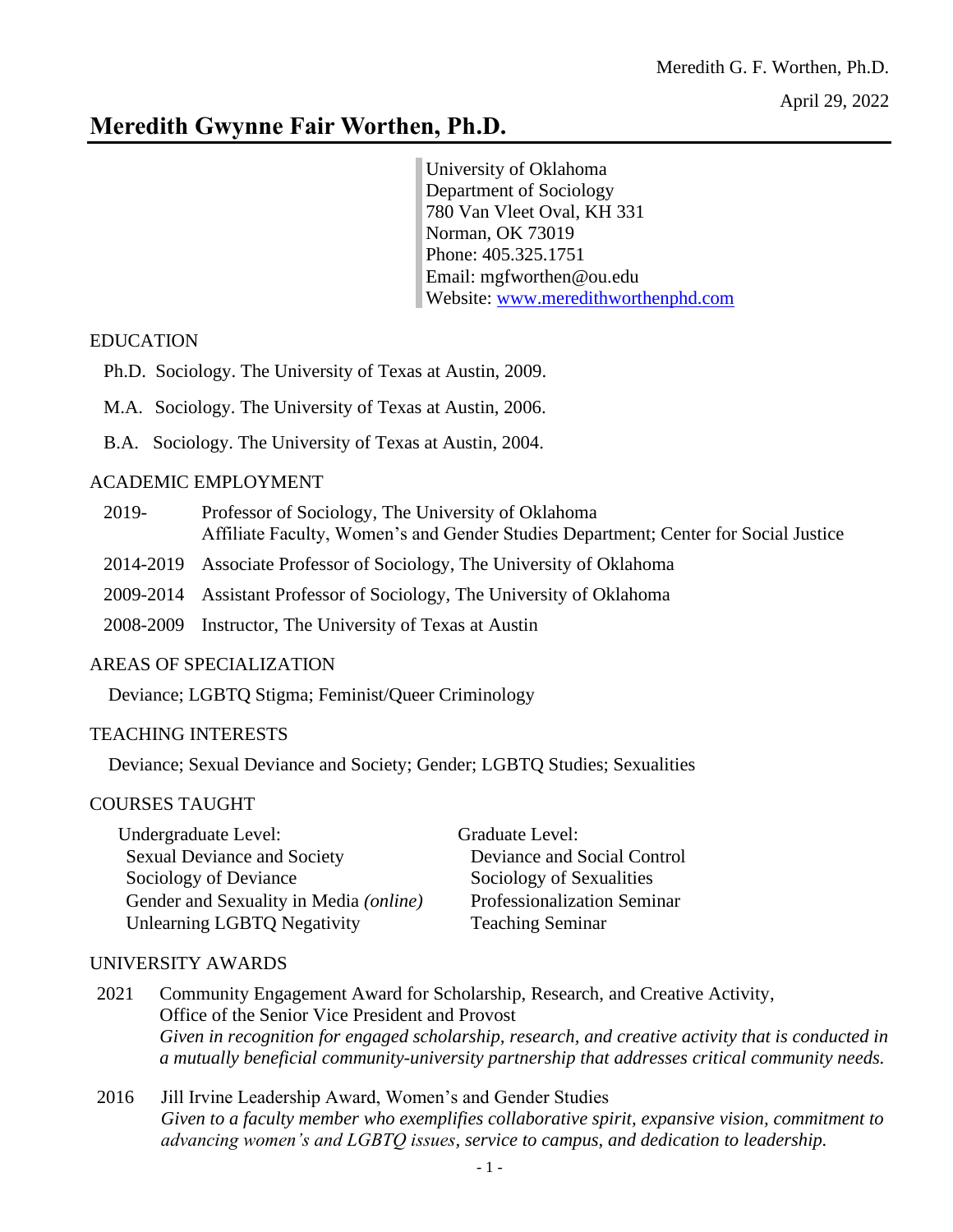- 2013 Irene Rothbaum Award for Outstanding Assistant Professor in the College of Arts and Sciences *Given to a model teacher recognized for dedication, effectiveness and ability to inspire students to high levels of achievement.*
- 2013 Robert D. Lemon Social Justice Award, the Center for Social Justice *Given to a faculty member who demonstrates courage, compassion, and leadership while working to eliminate discrimination, oppression, and injustice locally and globally.*

### PEER REVIEWED BOOKS AND TEXTBOOKS

- Worthen, Meredith G. F. (Under contract). *Interrogating the Use of LGBTQ Slurs: Still Smearing the Queer* (working title). Forthcoming from Routledge.
- Worthen, Meredith G. F. 2020. *Queers, Bis, and Straight Lies: An Intersectional Examination of LGBTQ Stigma.* New York: Routledge. \*Findings discussed in *The Gayly* (May 2020); \*Featured in the Author Meets Critics Panel at The American Society of Criminology Annual Meetings (November 2021) (Discussants: Matthew Ball, Christina DeJong, Vanessa Panfil).
- Worthen, Meredith G. F. 2021. *Sexual Deviance and Society: A Sociological Examination, 2nd Edition*. London: Routledge.
- Worthen, Meredith G. F. 2016. *Sexual Deviance and Society: A Sociological Examination*. London: Routledge.

#### PEER REVIEWED ARTICLES

- Worthen, Meredith G. F. *Forthcoming.* "Queer Identities in the 21st Century." Editor-invited manuscript for *Current Opinion in Psychology*
- Jones, Melissa S. Meredith G. F. Worthen, Mackenzie Heim, Susan F. Sharp, and David A. McLeod. *Forthcoming.* "Differences in Adverse Childhood Experiences and Coercive Control Among Native American and Non-Native American Incarcerated Women." Accepted for a Special Issue of *Victims & Offenders*
- Worthen, Meredith G. F*.* 2022. "This is my TERF! Lesbian Feminists and the Stigmatization of Trans Women." *Sexuality & Culture* DOI: doi.org/10.1007/s12119-022-09970-w
- Worthen, Meredith G. F. 2022. "Heteronormativity and the Victimization of Bisexual and Pansexual Cis Women: An Empirical Test of Norm-Centered Stigma Theory." *Critical Criminology* DOI: 0.1007/s10612-022-09632-1
- Worthen, Meredith G. F. 2022. "L v. B and Feminist Identity: Examining Lesbians' Bi-Negativity and Bisexuals' Lesbian Negativity using Norm-Centered Stigma Theory." *Journal of Bisexuality* DOI: 10.1080/15299716.2022.2060891
- Worthen, Meredith G. F. and Melissa S. Jones. 2022. "The Role of Family Support in Gay and Lesbian Individuals' Experiences of Sexual Identity-Based Discrimination, Harassment, and Violence: An Empirical Test of Norm-Centered Stigma Theory." *Deviant Behavior* DOI: 10.1080/01639625.2022.2051777
- Worthen, Meredith G. F. and Chancey B. Herbolsheimer. 2022. ""Mom and Dad" = Cis Woman + Cis Man and the Stigmatization of Trans Parents: An Empirical Test of Norm-Centered Stigma Theory." *International Journal of Transgender Health* DOI: 10.1080/26895269.2021.2016539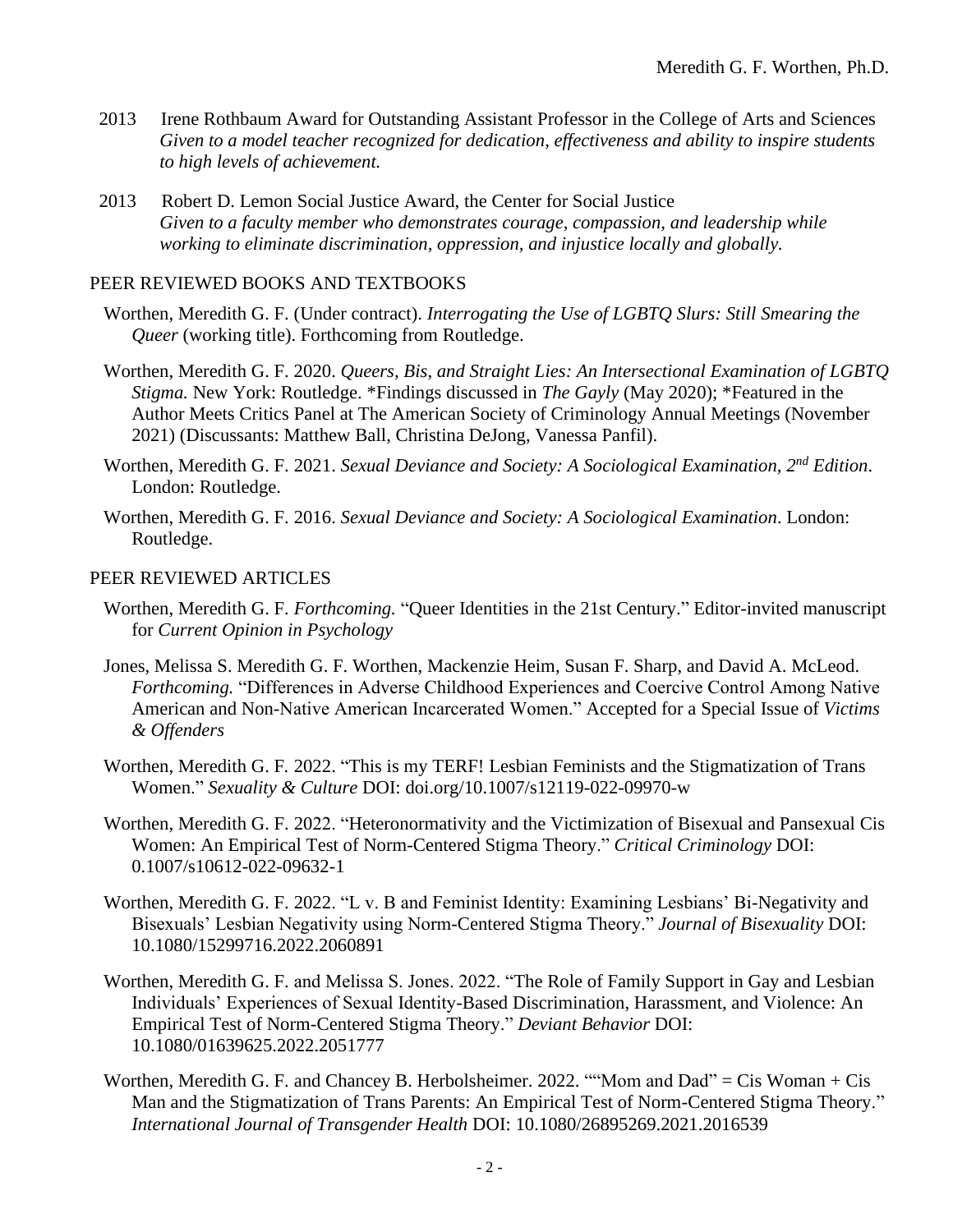- Valcore, Jace, Henry Fradella, Xavier Guadalupe-Diaz, Matthew Ball, Angela Dwyer, Christina DeJong, Allyn Walker, Aimee Wodda, and Meredith G. F. Worthen. 2021. "Building an Intersectional and Trans-Inclusive Criminology: Responding to the Emergence of "Gender Critical" Perspectives in Feminist Criminology." *Critical Criminology* DOI: 10.1007/s10612-021-09590-0
- Worthen, Meredith G. F. 2021. "Categorically Queer? An Exploratory Study of Identifying Queer in the U.S." *Sexuality Research and Social Policy* DOI: 10.1007/s13178-021-00606-6
- Worthen, Meredith G. F. and Jessie Laljer. 2021. "LGBTQ+A? Asexuals' Attitudes toward LGBTQ Individuals: An Empirical Test of Norm-Centered Stigma Theory." *Sexuality & Culture* DOI:10.1007/s12119-021-09864-3
- Worthen, Meredith G. F. 2021. "Why can't you just pick one? The Stigmatization of Nonbinary/Genderqueer People by Cis and Trans Men and Women: An Empirical Test of Norm-Centered Stigma Theory." *Sex Roles* 85(5):343-356.
- Worthen, Meredith G. F. 2021. "The Young and the Prejudiced? Millennial Men, "Dude Bro" Disposition, and LGBTQ Negativity in a U.S. National Sample." *Sexuality Research & Social Policy* 18:290-308.
- Worthen, Meredith G. F. and Samantha A. Wallace. 2021. ""*Why should I, the one who was raped, be forced to take training in what sexual assault is?"*: Sexual Assault Survivors' and Those Who Know Survivors' Responses to a Campus Sexual Assault Education Program." *Journal of Interpersonal Violence* 36(5-6):NP2640–NP2674.
- Worthen, Meredith G. F. 2021. "Rape Myth Acceptance among Lesbian, Gay, Bisexual, and Mostly Heterosexual College Students." *Journal of Interpersonal Violence* 36(1-2):232-262.
- Worthen, Meredith G. F. and Trenton M. Haltom. 2021. "Fifty Shades of Leather and Misogyny: An Investigation of Anti-Woman Perspectives among Leathermen." *Deviant Behavior* 42(12):1565- 1581.
- Worthen, Meredith G. F. 2020. "'All the Gays are Liberal?' Sexuality and Gender Gaps in Political Perspectives among Lesbian, Gay, Bisexual, Mostly Heterosexual, and Heterosexual College Students in the Southern United States." *Sexuality Research and Social Policy* 17(1):27-42. \*Findings discussed in *Pink News* (2018, December 6), *Georgia Voice* (2018, December 13), *LGBTQ Nation* (2018, December 10) and *Bisexual.org* (2018, December 24)
- Jones, Melissa S., Meredith G. F. Worthen, Susan F. Sharp, and David A. McLeod. 2020. "Native American Women Prisoners, Adverse Childhood Experiences, and the Perpetration of Physical Violence in Adult Intimate Relationships." *Journal of Interpersonal Violence* DOI: 10.1177/0886260519897328
- Worthen, Meredith G. F. 2019. "A Rainbow Wave? LGBTQ Liberal Political Perspectives during Trump's Presidency: An Exploration of Sexual, Gender, and Queer Identity Gaps." *Sexuality Research and Social Policy* 17(2):263-284. \*Findings discussed in *Daily Mail* (2019, July 26), *Metro Weekly* (2019, August 6) and *Norman Transcript* (2019, June 24).
- Worthen, Meredith G. F. 2019. "Transgender Under Fire: Hetero-cis-normativity and Military Students' Attitudes Toward Trans Issues and Trans Service Members Post DADT." *Sexuality Research and Social Policy* 16(3):289-308.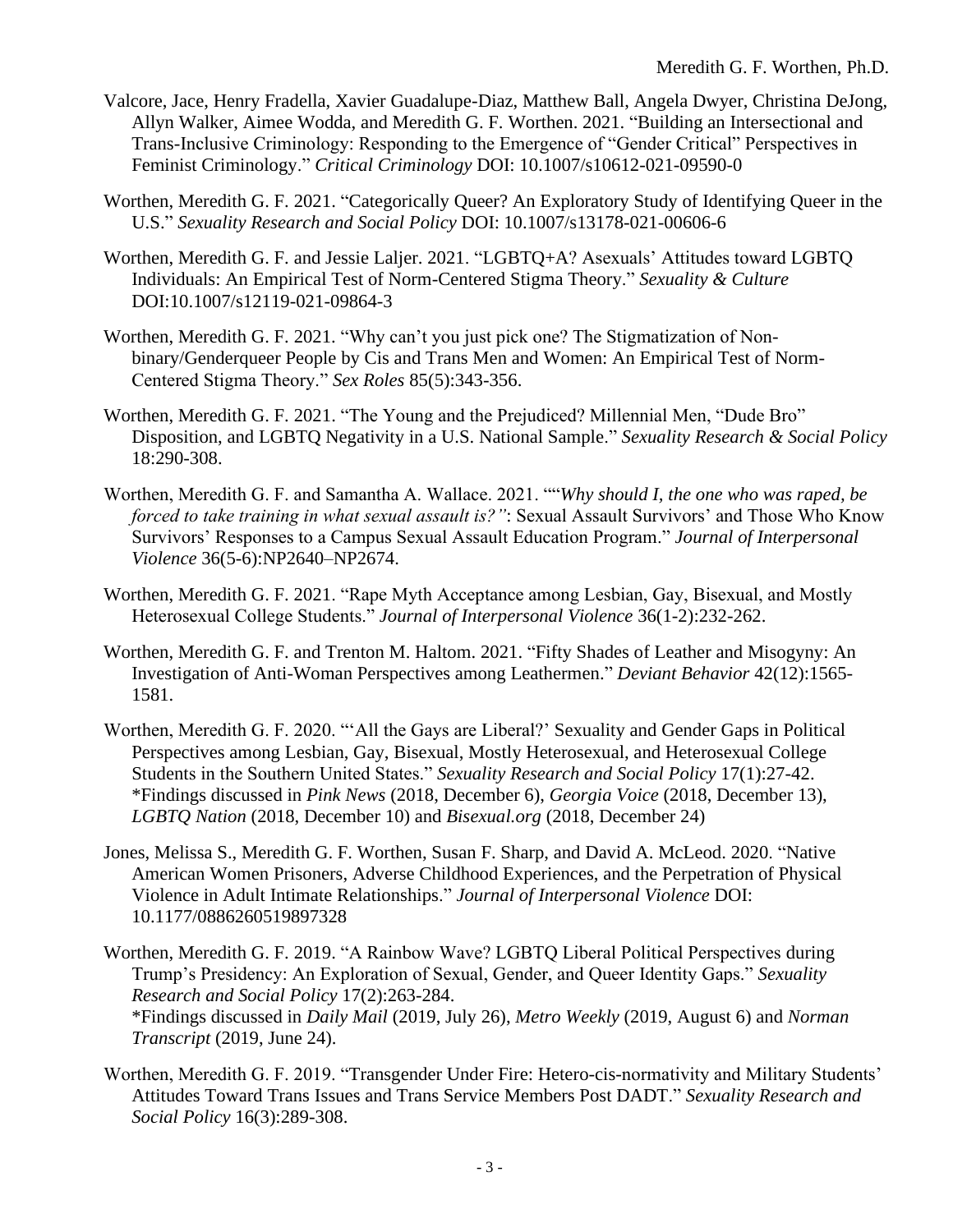- Worthen, Meredith G. F., Annalisa Tanzilli, Chiara Caristo, and Vittorio Lingiardi. 2019. "Social Contact, Social Distancing, and Attitudes toward LGT Individuals: A Cross-Cultural Study of Heterosexual College Students in the United States, Italy, and Spain." *Journal of Homosexuality* 66(13):1882-1908.
- Worthen, Meredith G. F. 2018. ""Gay Equals White?" Racial, Ethnic, and Sexual Identities and Attitudes toward LGBT Individuals Among College Students." *Journal of Sex Research* 55(8):995-1011.
- Jones, Melissa S., Meredith G. F. Worthen, Susan F. Sharp, and David A. McLeod. 2018. "Life as She Knows it: The Effects of Adverse Childhood Experiences on Intimate Partner Violence Among Women Prisoners." *Child Abuse & Neglect* 85:68-79.
- Jones, Melissa S., Meredith G. F. Worthen, Susan F. Sharp, and David A. McLeod. 2018. "Bruised Inside Out: The Adverse and Abusive Life Histories of Incarcerated Women as Pathways to PTSD and Illicit Drug Use." *Justice Quarterly* 35(6):1004-1029.
- Jones, Melissa S., Susan F. Sharp, and Meredith G. F. Worthen. 2018. "Broken Hearts and Battered Lives: Adverse and Abusive Life Histories and Externalized Responses to Anger as Pathways to Illicit Drug Use Among Incarcerated Women" *Women & Criminal Justice* 28(3):167-188.
- Button, Deeanna and Meredith G. F. Worthen. 2017. "Applying a General Strain Theory Framework to Understand School Weapon Carrying among LGBQ and Heterosexual Youth." *Criminology* 55(4):806-832.
- Worthen, Meredith G. F. and Samantha A. Wallace. 2017. "Intersectionality and Perceptions about Sexual Assault Education and Reporting on College Campuses." *Family Relations* 66(1):180-196.
- Worthen, Meredith G. F., Vittorio Lingiardi, and Chiara Caristo. 2017. "The Roles of Politics, Feminism, and Religion in Attitudes toward LGBT Individuals: A Cross-Cultural Study of College Students in the United States, Italy, and Spain." *Sexuality Research and Social Policy* 14(3):241-258.
- Worthen, Meredith G. F. 2016. "Hetero-cis-normativity and the Gendering of Transphobia." *International Journal of Transgenderism* 17(1):31-57.
- Worthen, Meredith G. F. and S. Abby Baker. 2016. "Pushing Up on the Glass Ceiling of Female Muscularity: Women's Bodybuilding as Edgework." *Deviant Behavior* 37(5):471-495.
- Worthen, Meredith G. F., Forrest Rodgers and Susan F. Sharp. 2014. "Expanding the Spectrum of Attitudes toward the Death Penalty: How Non-Dichotomous Response Options Affect our Understandings of Death Penalty Attitudes." *Criminal Justice Review* 39(2):160-181.
- Worthen, Meredith G. F. 2014. "Blaming the Jocks and the Greeks? Identifying the Underlying Constructs of Collegiate Athletes' and Fraternity/ Sorority Members' Attitudes toward LGBT Individuals." *Journal of College Student Development* 55(2):168-195.
- Worthen, Meredith G. F. 2014. "The Interactive Impacts of High School Gay-Straight Alliances (GSAs) on College Student Attitudes toward LGBT Individuals: An Investigation of High School Characteristics." *Journal of Homosexuality* 61(2):217-250.
- Worthen, Meredith G. F. 2014. "An Invitation to Use Craigslist Ads to Recruit Respondents for Qualitative Interviews." *Qualitative Research* 14(3):371-383.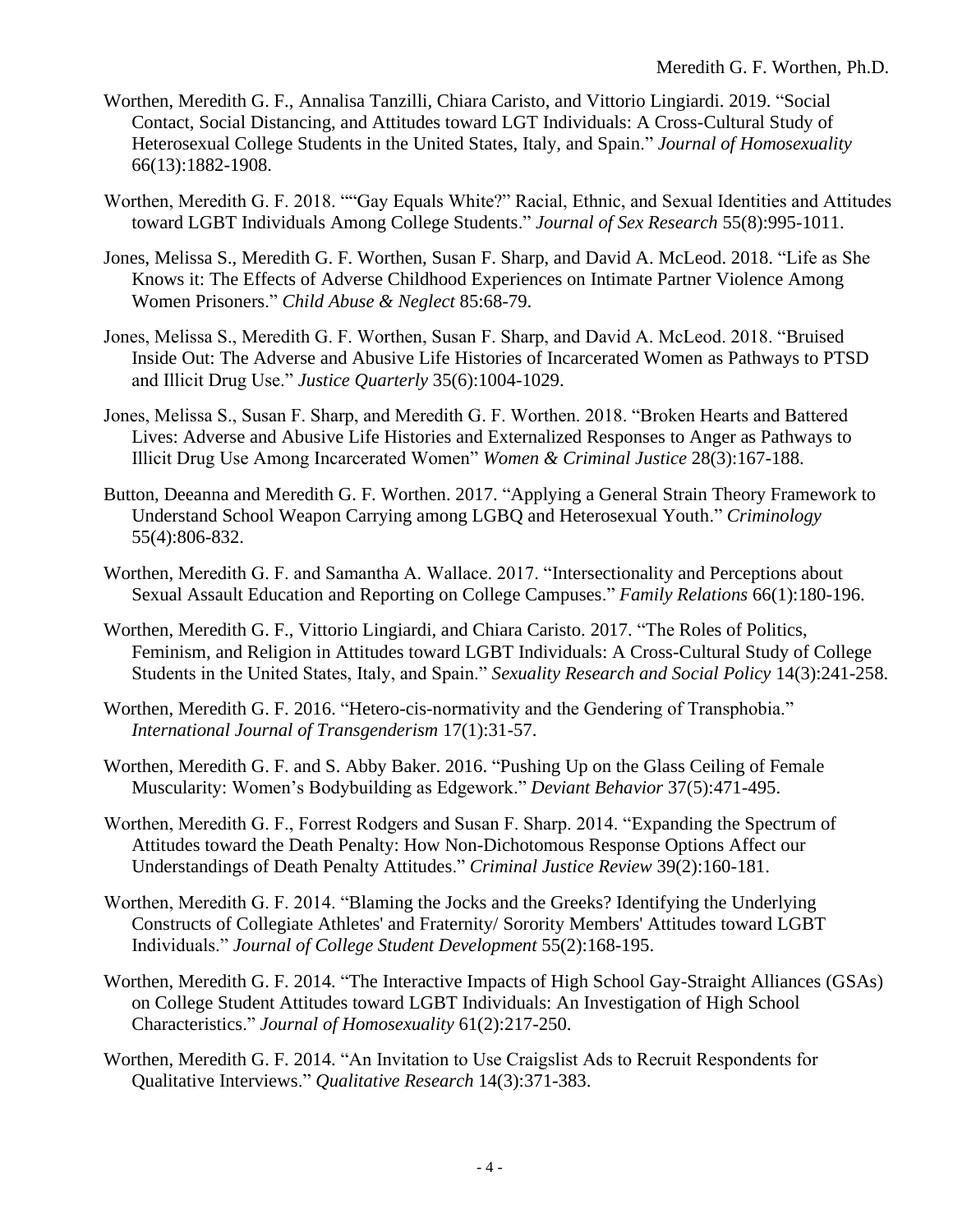- Button, Deeanna and Meredith G. F. Worthen. 2014. "General Strain Theory for LGBQ and SSB Youth: The Importance of Intersectionality in the Future of Feminist Criminology." *Feminist Criminology*, 30th Anniversary of the Division on Women & Crime Special Issue 9(4):270-297.
- Chapple, Constance, Jamie Vaske, and Meredith G. F. Worthen. 2014. "Gender Differences in Associations with Deviant Peer Groups: Examining Individual, Interactional, and Compositional Factors." *Deviant Behavior* 35(5):394-411.
- Haltom, Trenton and Meredith G. F. Worthen. 2014. "Male Ballet Dancers and Heteromasculinity." *Journal of College Student Development* 55(8):757-778. \*Findings discussed in *The Telegraph* (2018, September 8)
- Worthen, Meredith G. F. 2014. "The Cultural Significance of Homophobia on Heterosexual Women's Gendered Experiences in the United States: A Commentary." *Sex Roles* 71:141-151. (Editor Invited)
- Worthen, Meredith G. F. 2013. "An Argument for Separate Analyses of Attitudes toward Lesbian, Gay, Bisexual Men, Bisexual Women, MtF and FtM Transgender Individuals." *Sex Roles* 68(11/12):703- 723.
- Worthen, Meredith G. F. 2012. "Understanding College Student Attitudes toward LGBT Individuals." *Sociological Focus* 45(4):285-305.
- Worthen, Meredith G. F., Susan F. Sharp, and Forrest Rodgers. 2012. "Gay and Lesbian Attitudes toward the Death Penalty: The Roles of Empathy and Political Beliefs." *Criminal Justice Review* 37(2):239-261.
- Worthen, Meredith G. F. 2012. "Heterosexual College Student Sexual Experiences, Feminist Identity, and Attitudes toward LGBT Individuals." *Journal of LGBT Youth* 9(2):77-113.
- Worthen, Meredith G. F. 2012. "Gender Differences in Delinquent Involvement: An Exploration of the Interactive Effects of Friend Bonding and Friend Delinquency." *Sociological Focus* 45(2):103-124.
- Worthen, Meredith G. F. 2012. "Gender Differences in Delinquency in Early, Middle and Late Adolescence: An Exploration of Parent and Friend Relationships." *Deviant Behavior* 33(4):282-307.
- Worthen, Meredith G. F. 2011. "College Student Experiences with an LGBTQ Ally Training Program: A Mixed Methods Study at a University in the Southern United States." *Journal of LGBT Youth* 8(4):332-377.
- Worthen, Meredith G. F. 2011. "Gender Differences in Parent-Child Bonding: Implications for Understanding the Gender Gap in Delinquency." *Journal of Crime & Justice* 34(1):3-23.
- Hamilton, Melissa and Meredith G. F. Worthen. 2011. "Sex Disparities in Arrest Outcomes for Domestic Violence." *Journal of Interpersonal Violence* 26(8):1559-1578.
- Musick, Marc A. and Meredith G. F. Worthen. 2008. "The Social Underpinnings of Trust in Physicians." J. J. Kronenfeld (editor). *Research in the Sociology of Health Care* 25:99-125.
- Worthen, Meredith G. F. 2006. "Gender Bias in the Prosecution and Conviction of Juveniles in Selected Counties in New Jersey and New York, 1992-1993." *Intersections: Women's and Gender Studies in Review Across Disciplines* 4:34-45.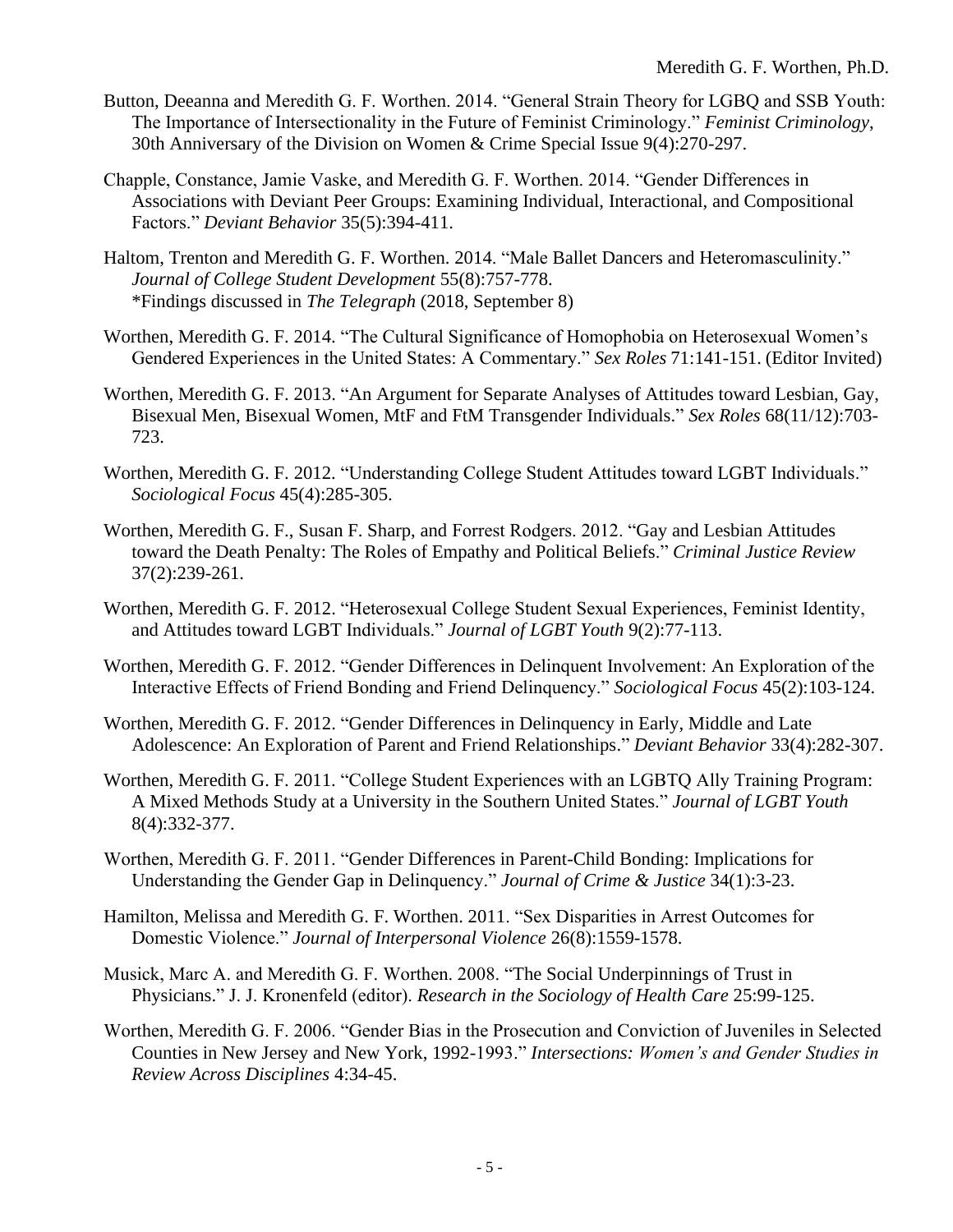### REPORT

Worthen, Meredith G. F. and S. Abby Baker. 2014. "Consent is Sexy? University Student Reactions to a Mandatory Online Sexual Misconduct Training Program." *Sexual Assault Report* 17(5):65-75. (Editor Invited)

### BOOK CHAPTERS

- Worthen, Meredith G. F. *Forthcoming in 2022.* "Queer Victims of Violence and Butch, Femme, Bear, and Twink Identities: An Empirical Test of Norm-Centered Stigma Theory." Pp. XX-XX in *Queer Victimology: Volume 1,* edited by Shamika Kelley, Shelly Clevenger, and Eryn Nicole O'Neal. Texas Review Press.
- Worthen, Meredith G. F. *Forthcoming in 2022.* "Survivor Criminology as a Scholar/Activist in the Me Too Movement and #MeToo Activism." Pp. XX-XX in *Survivor Criminology: A Radical Act of Hope,* edited by Kimberly Cook, Renee Lamphere, Jason M. Williams, Stacy L. Mallicoat, and Alissa R. Ackerman. New York: Rowman and Littlefield.
- Worthen, Meredith G. F. *Forthcoming in 2022.* "Lesbian/Gay, Bisexual, and Queer Cis Women's Experiences with Gender- and Sexuality-Based Violence: An Empirical Test of Norm-Centered Stigma Theory." Pp. XX-XX in *Handbook of LGBT Communities, Crime, and Justice, Volume 2,* edited Vanessa Panfil and Dana Peterson. Cham, Switzerland: Springer Press.
- Worthen, Meredith G. F. 2022. "Gender- and Sexuality-Based Violence among LGBTQ People: An Empirical Test of Norm-Centered Stigma Theory." Pp. 13-31 in *Queering Criminology in Theory and Praxis,* edited by Carrie L. Buist and Lindsay Kahle Semprevivo. Bristol, UK: Bristol University Press.
- Worthen, Meredith G. F. and Danielle Dirks. 2015. "Gender and Deviance." Chapter 16: Pp. 277-297 in *Handbook of Deviance,* edited by Erich Goode. Hoboken, NJ: Wiley-Blackwell Press.
- Musick, Marc A. and Meredith G. F. Worthen. 2010. "The Study of Religion and Health at the Turn of the Century." Pp. 248-272 in C. Ellison and R. Hummer (eds.) *Religion, Families, and Health in the United States: New Directions in Population-Based Research*. New Brunswick, NJ: Rutgers.

### ENCYCLOPEDIA ENTRY

Worthen, Meredith G. F. 2011. "Fraternities." Pp. 297-301 in G. Barnett (ed.) *The Encyclopedia of Social Networks*. Sage Reference Publications.

### BOOK REVIEWS

- Worthen, Meredith G. F. 2011. Review of "Sex, Dating and Delinquency," by Christopher A. Kierkus. *Criminal Justice Review* 36(1):109-111.
- Worthen, Meredith G. F. 2009. Review of "Damaged Goods?: Women Living with Incurable Sexually Transmitted Diseases," by Adina Nack. *Sociological Insight* 1:150-153.

### FUNDED RESEARCH GRANT PROPOSALS

- 2018 Faculty Investment Program, Vice President for Research, The University of Oklahoma, \$15000 *Understanding LGBTQ Stigma: An Intersectional Examination of Hetero-cis-normativity*
- 2016 Senior Faculty Summer Fellowship, College of Arts and Sciences, The University of Oklahoma, \$7500, *Cross-Cultural Attitudes toward LGBT Individuals*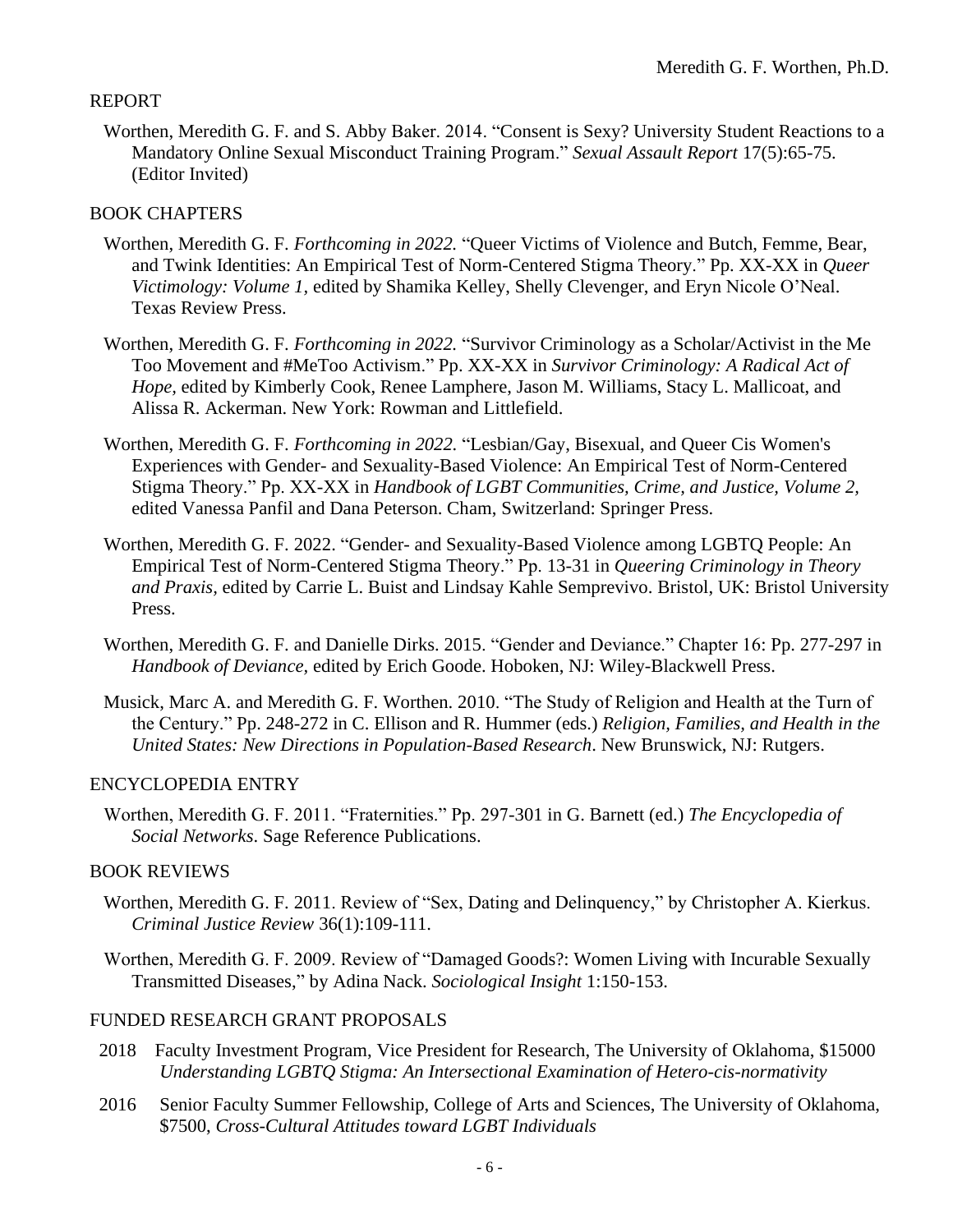- 2013/4 Faculty Assistance Program, College of Arts and Sciences, The University of Oklahoma, \$600 (2013), \$300 (2014), *Obesity and Airline Travel*
- 2013 Faculty Enrichment Grant, \$1200, College of Arts and Sciences; Presidential International Travel Fellowship, \$1200, The University of Oklahoma, *Gay Pride in Dublin, Ireland*
- 2013 Junior Faculty Summer Fellowship, The College of Arts and Sciences, The University of Oklahoma, \$7000, *Military Student Opinions about "Don't Ask, Don't Tell"*
- 2012 Junior Faculty Research Grant, Vice President for Research, The University of Oklahoma, \$7000 *Understanding College Student Attitudes toward LGBT Individuals*
- 2011 Research Council Grant, Vice President for Research, The University of Oklahoma, \$2400 *Too Fat to Fly: Attitudes of Airline Passengers toward Stigmatized Bodies*
- 2010 Junior Faculty Research Grant, Vice President for Research, The University of Oklahoma, \$7000 *Gendered Effects of Friendship and Parental Bonding on Juvenile Involvement in Delinquency*
- 2010 Faculty Enrichment Grant, \$1200, College of Arts and Sciences; Presidential International Travel Fellowship, \$1100, The University of Oklahoma, *Cross-Cultural Comparative Research: College Student Attitudes toward LGBT Individuals*
- 2009- U.S. Department of Justice, Bureau of Justice Assistance, \$1,000,000
- 2014 *Second Chance Act Grant: Prisoner Reentry Initiative*, Mike Connelly, OKDOC Meredith G. F. Worthen and Tiffany Sanford Jenson (consultants)

#### RESEARCH AWARDS

- 2017 First Place Award, the University of Oklahoma Graduate College Student Research and Creativity Day, with Samantha A. Wallace: "An Intersectional Examination of Rape Survivors' and Those Who Know Rape Survivors' Responses to a Campus Sexual Assault Education Program."
- 2016 First Place Award, the University of Oklahoma Graduate College Student Research and Creativity Day, with Samantha A. Wallace: "The Importance of Intersectionality in Addressing College Campus Sexual Assault."
- 2008 Second Place Award, The American Society of Criminology Gene Carte Graduate Student Paper Competition. Paper: "Too Thin or Too Fat? The Effects of Body Dissatisfaction on Involvement in Delinquency."

#### INVITED TALKS

- Worthen, Meredith G. F., Jenny Sperling, and Rachel Schmitz. "LGBTQ+ 101: Affirming and Respecting Pronouns and Gender Diversity." April 29, 2022. Norman Public Schools Get Fit! Conference.
- Worthen, Meredith G. F. "Bi+ Health Awareness: Getting Bi and Social Support." March 2022, Bisexual Resource Center Media Campaign.
- Worthen, Meredith G. F. "LGBTQ Diversity." Diversity Day, September 17, 2021, Federal Corrections Institution (FCI) El Reno, Oklahoma.
- Worthen, Meredith G. F. "Writing for/as Social Justice using a Queer/Feminist Lens." Roundtable discussion for the Center for Social Justice National Author's Day, November 1, 2018, The University of Oklahoma.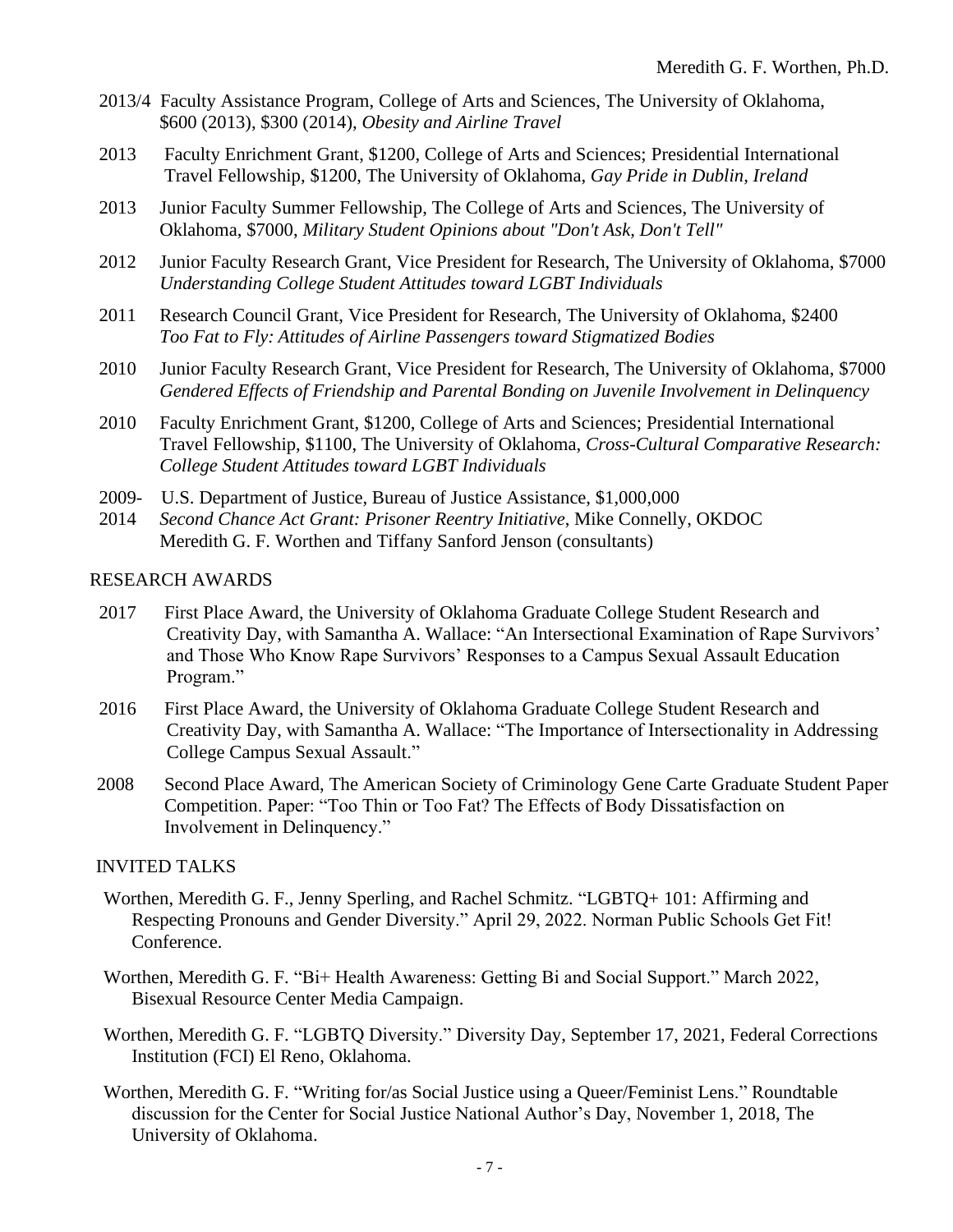- Worthen, Meredith G. F. "LGBTQ Week." Facilitated discussion for LGBTQ History Month, October 17, 2017, The University of Oklahoma.
- Worthen, Meredith G. F. "LGBTQ and Sexual Assault Issues." Facilitated discussion for the Department of Sociology Faculty, October 20, 2017, The University of Oklahoma.
- Worthen, Meredith G. F. "But I Exist Too! INVISIbiLITY." Facilitated discussion for LGBTQ History Month, October 19, 2016, The University of Oklahoma.
- Worthen, Meredith G. F. "LGBTQ Research." Presented at WGS Graduate Student Colloquium, October 27, 2015 and October 11, 2016, The University of Oklahoma.
- Worthen, Meredith G. F. "Looking Back, Moving Forward: LGBTQ Stigma." Presented at LGBTQ History Month Panel Discussion, October 22, 2013, The University of Oklahoma.
- Worthen, Meredith G. F. "Feminist Research Methods." Presented at WGS Graduate Student Colloquium, September 24, 2013, The University of Oklahoma.
- Worthen, Meredith G. F. "Supporting LGBTQ People in Oklahoma." Presented at West Wind Unitarian Universalist Congregation, June 2, 2013, Norman, OK.
- Worthen, Meredith G. F. "HIV/AIDS and Social Stigma." Presented at The World AIDS Day Panel Discussion, November 28, 2012, The University of Oklahoma.
- Worthen, Meredith G. F. "Social Justice and The Welcoming Project." Presented at The Center for Social Justice, March 15, 2012, The University of Oklahoma.
- Worthen, Meredith G. F. "Queer Theatre Through Film: The Laramie Project Student Reactions." Presented at The Laramie Project Discussion, December 2, 2011, The University of Oklahoma.
- Worthen, Meredith G. F. "Social Stigma of HIV/AIDS." Presented at The World AIDS Day Panel Discussion, December 1, 2011, The University of Oklahoma.
- Worthen, Meredith G. F. "Inspiring LGBTQ Activism from Hate." Presented at The Laramie Project Screening and Panel Discussion, October 19, 2011, The University of Oklahoma.
- Worthen, Meredith G. F. "College Student Experiences with an LGBTQ Ally Training Program." Presented at Sooner Ally Brown Bag, February 23, 2011, The University of Oklahoma.

### MANUSCRIPTS PRESENTED AT CONFERENCES

- Worthen, Meredith G. F. and Melissa S. Jones. "Family Support in Gay/Lesbian Individuals' Experiences of Sexual Identity-Based Discrimination, Harassment, and Violence." To be presented at The American Sociological Association Annual Meetings in Los Angeles, CA (August 6-10, 2022).
- Worthen, Meredith G. F. "Norm-Centered Stigma Theory and Queer Criminology: Methods for Examining Intersectionality and LGBTQ Violence."
- Worthen, Meredith G. F. "Division on Queer Criminology Meet the Authors Session: *Queers, Bis, and Straight Lies: An Intersectional Examination of LGBTQ Stigma*."
- Jones, Melissa S., Meredith G. F. Worthen, Mackenzie Heim, Susan F. Sharp, and David A. McLeod. "Differences in Adverse Childhood Experiences and Coercive Control Among Native American and Non-Native American Women Prisoners."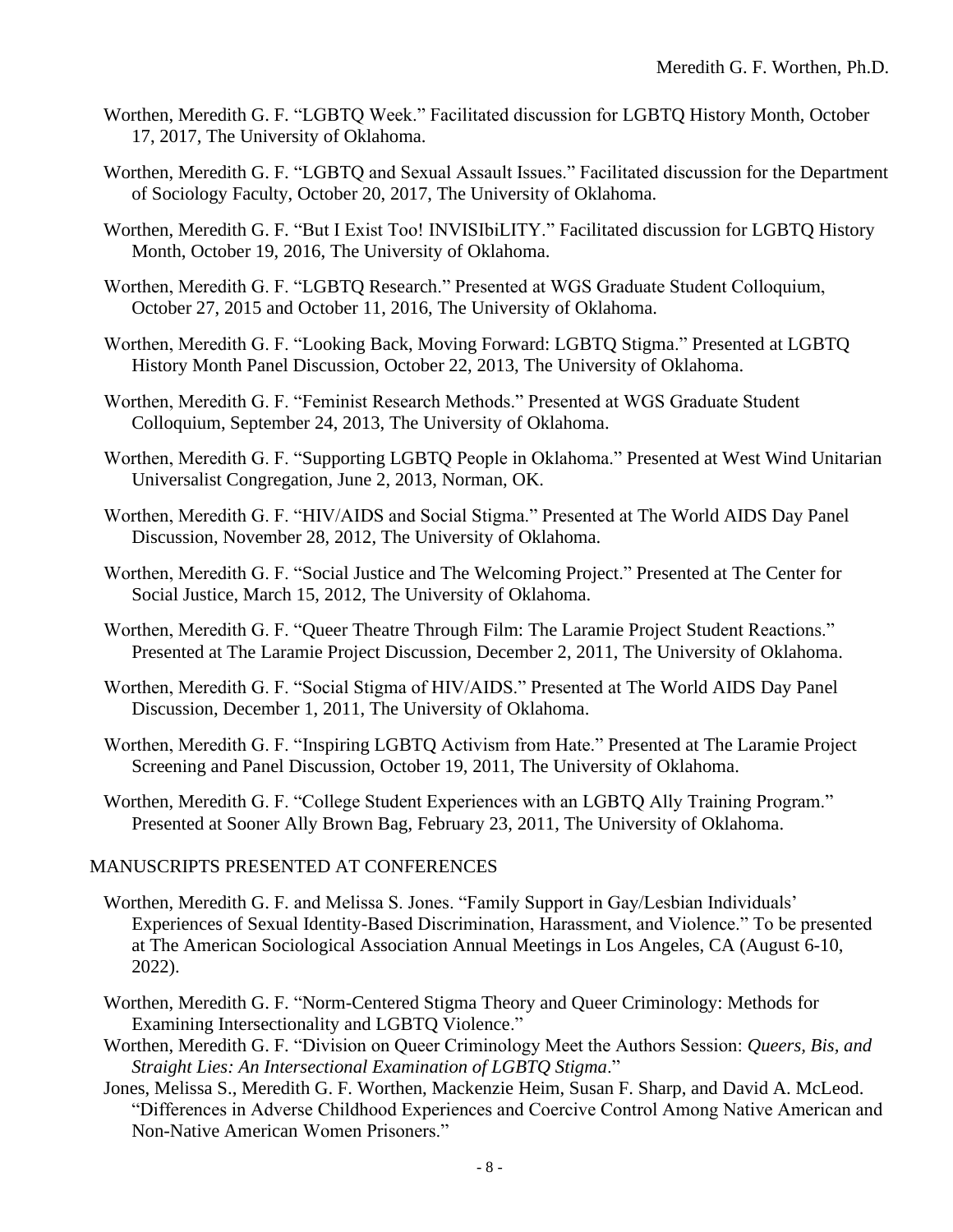Presented at The American Society of Criminology Annual Meetings (November 17-20, 2021) Chicago, Illinois.

- Worthen, Meredith G. F. and Jessie Laljer. "Are We Even in the Acronym? Asexuals' Attitudes toward LGBTQ Individuals." Presented at The American Sociological Association Annual Meetings Virtual Conference (August 6-10, 2021).
- Reinert, Audrey, Constance Chapple, Erin Maher, Meredith Worthen, and David Ebert. "Using Social Media Data to Understand Trans and Non-Binary People's Experiences with Dead-Naming." Presented at HICSS Digital and Social Media IGNITE Talks (January 4, 2021). Virtual Conference.
- Worthen, Meredith G. F. "Queer Criminology and Norm-Centered Stigma Theory: Resourceful Tools for Examining Intersectionality and LGBTQ Violence." Accepted for presentation at The American Society of Criminology Annual Meetings (November 18-21, 2020). Transitioned to Virtual Conference (original location: Washington, D.C.).
- Worthen, Meredith G. F. "The Young and the Prejudiced? Millennial Men, "Dude Bro" Disposition, and LGBTQ Negativity in a U.S. National Sample."

Worthen, Meredith G. F. and Trenton M. Haltom. "Fifty Shades of Leather and Misogyny: An Investigation of Anti-Woman Perspectives among Leathermen." Accepted for presentation at The American Sociological Association Annual Meetings (August 10, 2020). Transitioned to Virtual Conference (original location: San Francisco, CA).

- Worthen, Meredith G. F. "#MeTooMeredith and Survivors' Voices: The Importance of Intersectionality and Diversity."
- Worthen, Meredith G. F. "#MeTooMeredith and the Importance of Anonymous Platforms for Survivors to Share their Stories."
- Worthen, Meredith G. F. and Paul D. C. Bones. "LGBTQ Violence among Butch, Femme, Leather, Bear, and Twink Individuals: An Investigation of Norm-Centered Stigma Theory."
- Worthen, Meredith G. F. and Deeanna Button. "Neighborhood Violence, Race, Ethnicity, and School Weapon Carrying among LGBQ and Heterosexual Youth: A Intersectional General Strain Theory Approach."
- Jones, Melissa, Meredith G. F. Worthen, Susan Sharp, and David McLeod. "Native American and Non-Native American Women Prisoners, Child Adverse Experiences, and the Perpetration of Physical Violence in Adult Intimate Relationships."

Presented at The American Society of Criminology Annual Meetings (November 13-16, 2019) San Francisco, CA.

- Worthen, Meredith G. F. "Hetero-cis-normativity, Intersectionality, and Lesbian Stigma: An Empirical Investigation of Norm-Centered Stigma Theory." Presented at The American Sociological Association Annual Meetings (August 9-12, 2019) New York City, New York.
- Worthen, Meredith G. F. and Deeanna Button. "Race, Ethnicity, and School Weapon Carrying among LGBQ and Heterosexual Youth: A Intersectional General Strain Theory Approach." Presented at The American Society of Criminology Annual Meetings (November 14-17, 2018) Atlanta, GA.
- Worthen, Meredith G. F. and Samantha A. Wallace. "Surviving Sexual Assault and Knowing Survivors: Responses to a Campus Sexual Assault Education Program." Presented at The American Sociological Association Annual Meetings (August 11-14, 2018) Philadelphia, PA.

Bones, Paul D. and Meredith G. F. Worthen. "Gender Differences in College Student Deviance."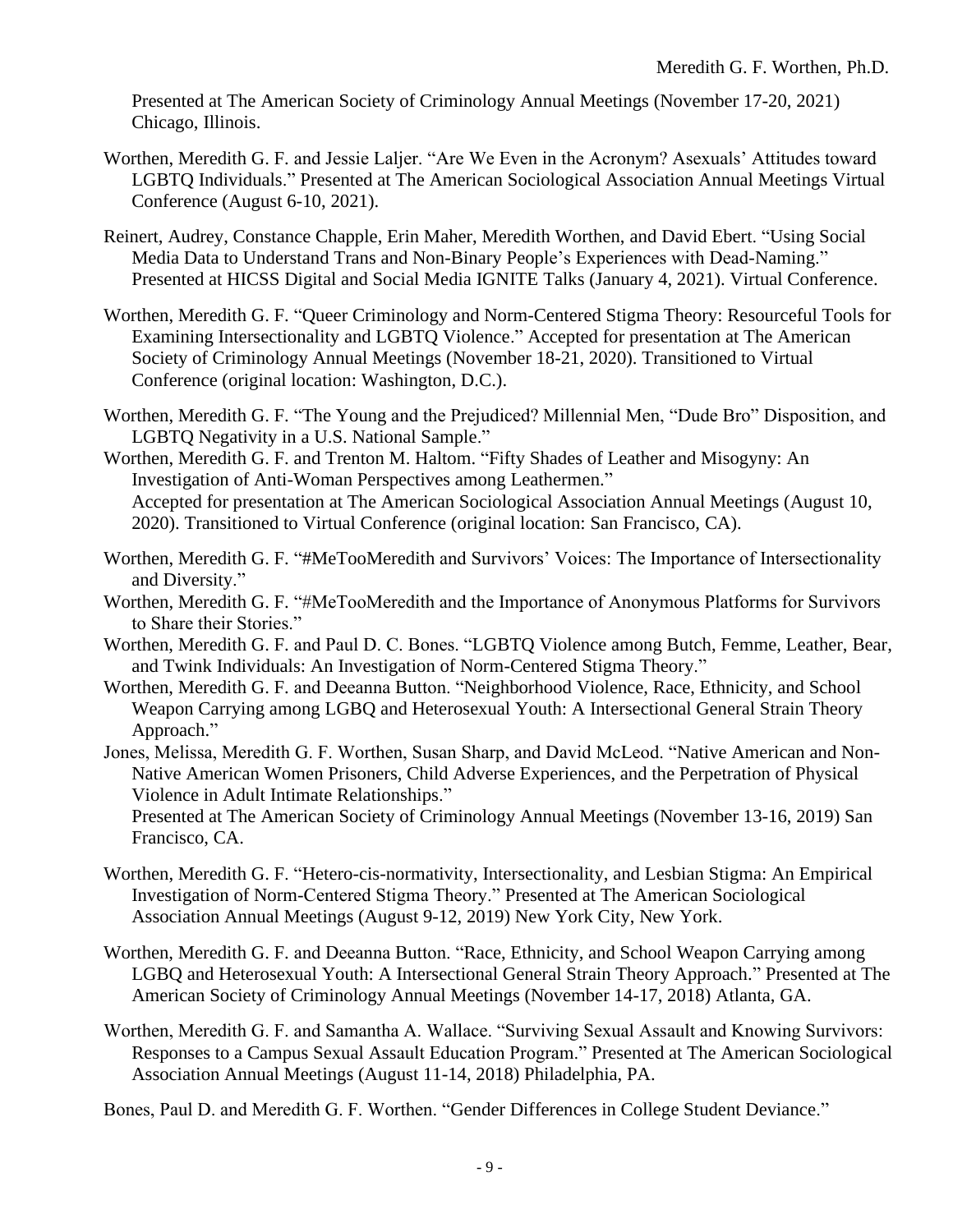- Button, Deeanna and Meredith G. F. Worthen. "Applying a General Strain Theory Framework to Understand School Weapon Carrying among LGBQ and Heterosexual Youth."
- Jones, Melissa S., Meredith G. F. Worthen, Susan F. Sharp, and David A. McLeod. "Bruised Inside Out: The Adverse and Abusive Life Histories of Incarcerated Women as Pathways to PTSD and Illicit Drug Use."

Presented at The American Society of Criminology Annual Meetings (November 15-18, 2017) Philadelphia, PA.

Worthen, Meredith G. F. and Samantha A. Wallace. "Intersectionality and Addressing College Sexual Assault: Examining Gender, Sexual Identity, Race/Ethnicity, Social Class and Group Affiliations." Presented at The American Sociological Association Annual Meetings (August 12-15, 2017) Montreal, Quebec, Canada.

Worthen, Meredith G. F. "Teaching Queer Criminology: Sexual Deviance and Society."

Worthen, Meredith G. F. "Sex Offenders and Society: A Focus on Sexual Deviance."

- Button, Deeanna and Meredith G. F. Worthen. "Queering Criminology: Applying a General Strain Theory Framework to Understand School Weapon Carrying among LGBQ and Heterosexual Youth." Presented at The American Society of Criminology Annual Meetings (November 16-19, 2016) New Orleans, LA.
- Worthen, Meredith G. F., Vittorio Lingiardi, and Chiara Caristo. "Cross-Cultural Comparisons of LGBT Attitudes: A Study of College Students in the US and Europe." Presented at The American Sociological Association Annual Meetings (August 20-23, 2016) Seattle, WA.

Button, Deeanna and Meredith G. F. Worthen. "LGBQ and SSB Youth's Experiences with Victimization and Social Isolation: A General Strain Approach." Presented at The American Society of Criminology Annual Meetings (November 18-21, 2015) Washington, D.C.

- Worthen, Meredith G. F. "Hetero-cis-normativity and the Gendering of Transphobia." Presented at The American Sociological Association Annual Meetings (August 22-25, 2015) Chicago, IL.
- Button, Deeanna and Meredith G. F. Worthen. "Understanding LGBQ Youth's Experiences with Weapon Carrying." Presented at The American Society of Criminology Annual Meetings (November 19-23, 2014) San Francisco, CA.

Worthen, Meredith G. F. "Maturing Out of Crime? A Longitudinal Analysis of Adolescent Romantic Relationship Status."

- Button, Deeanna and Meredith G. F. Worthen. "Understanding LGBQ Youth Criminality: Beyond "Gendered" Conceptualizations of General Strain Theory." Presented at The American Society of Criminology Annual Meetings (November 20-23, 2013) Atlanta, GA.
- Worthen, Meredith G. F. "Understanding and Confronting Gay-Related Prejudice through The Laramie Project: A Qualitative Analysis." Presented at The American Sociological Association Annual Meetings (August 10-13, 2013) New York, NY.
- Worthen, Meredith G. F. and S. Abigail Baker. "Consent is Sexy? University Student Reactions to a Mandatory Online Sexual Misconduct Training Program." Presented at The Academy of Criminal Justice Sciences Annual Meetings (March 19-23, 2013) in Dallas, TX.
- Worthen, Meredith G. F. and Lisa Murphy. "Adolescent Romantic Relationship Status and "Maturing Out" of Crime?"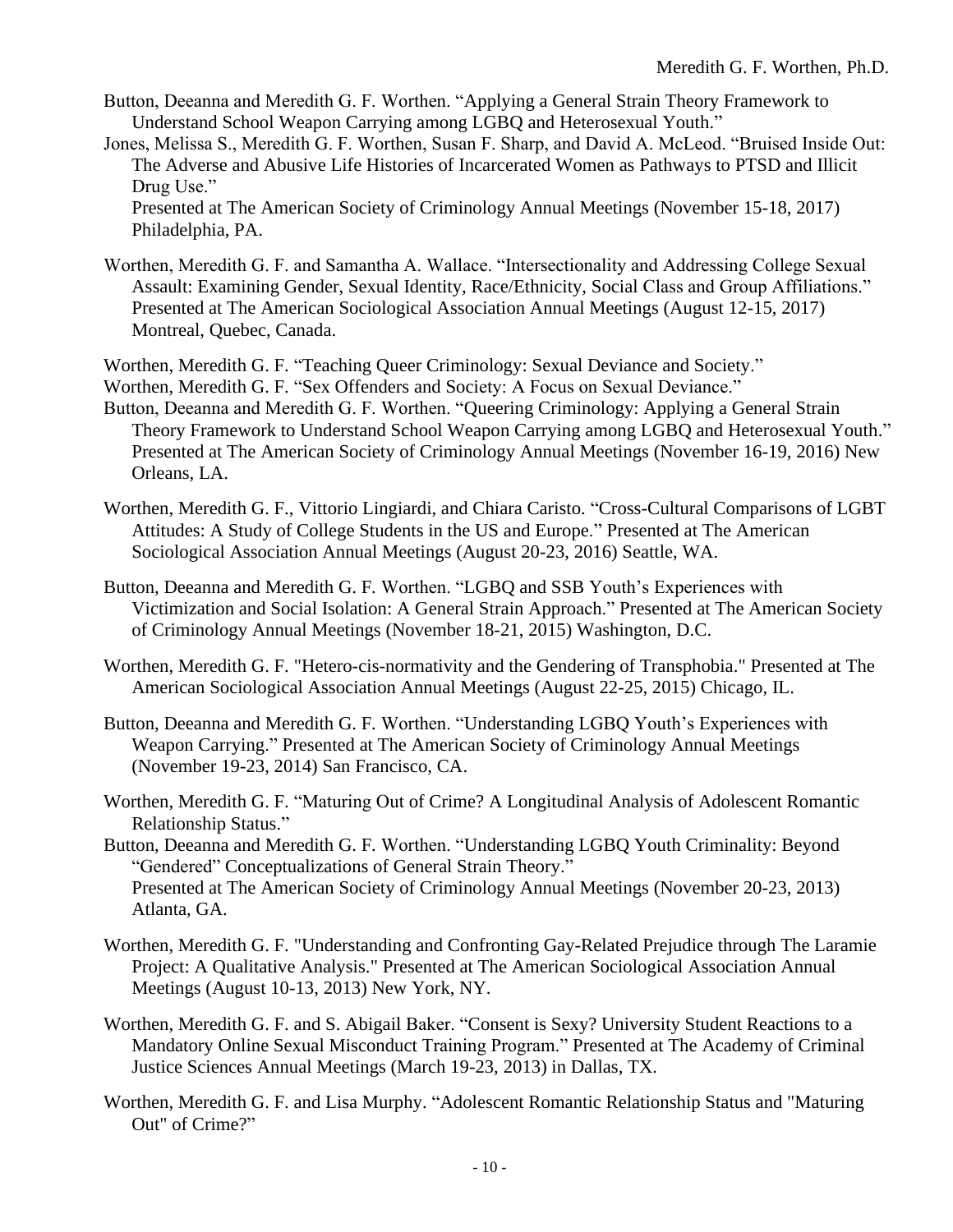- Chapple, Constance, Paul Bones and Meredith G. F. Worthen. "Ecological Correlates of Sex Trafficking." Presented at The American Society of Criminology Annual Meetings (November 14-17, 2012) Chicago, IL.
- Worthen, Meredith G. F. and Lisa Murphy. "Examining Potential Mediators in the Relationship between Adolescent Sexual Behavior and Delinquency." Presented at The American Society of Criminology Annual Meetings (November 16-19, 2011) Washington D.C.
- Worthen, Meredith G. F. "College Student Experiences with an LGBTQ Ally Training Program." Presented at The American Sociological Association Annual Meetings (August 20-23, 2011) Las Vegas, NV.
- Worthen, Meredith G. F. and Lisa Murphy. "Does Adolescent Sexual Behavior Lead to Delinquency? An Exploration of Gender Differences and Parent-Child Bonding." Presented at The American Society of Criminology Annual Meetings (November 17-20, 2010) San Francisco, CA.
- Worthen, Meredith G. F. "Parental Bonding and Delinquency: An Exploration of Gender Differences." Presented at The American Sociological Association Annual Meetings (August 14-17, 2010) Atlanta, GA.
- Worthen, Meredith G. F. "Delinquency and African American Youth Relationships." Presented at The Academy of Criminal Justice Sciences Annual Meetings (February 23-27, 2010) San Diego, CA.
- Worthen, Meredith G. F. "Adolescent Homosexual and Heterosexual Romantic Relationships and Delinquent Involvement." Presented at The American Society of Criminology Annual Meetings (November 4-7, 2009) Philadelphia, PA.
- Worthen, Meredith G. F. "Race/Ethnicity, Gender, and the Effects of Parental Bonds on Friendship and Delinquency." Presented at The American Sociological Association Annual Meetings (August 8-11, 2009) San Francisco, CA.
- Worthen, Meredith G. F. "Investigating Incarcerated LGBTQ Youth: A Juvenile Justice System Assessment and Reform Initiative." Presented at the Clinton Global Initiative University Meetings (February 13-15, 2009) Austin, TX.
- Worthen, Meredith G. F. "The Color of Friendship: Race/Ethnicity, Gender, and the Relationships between Friendship and Delinquency." Presented at The American Society of Criminology Annual Meetings (November 12-15, 2008) St. Louis, MO.
- Worthen, Meredith G. F. "Too Thin or Too Fat? The Effects of Body Dissatisfaction on Involvement in Delinquency." Presented at The American Sociological Association Annual Meetings (August 1-4, 2008) Boston, MA.
- Worthen, Meredith G. F. "Testing Criminological Strain Theory: An Exploration of Sexual, Gender, and Racial Identities." Presented at Interdisciplinary Perspectives: A Graduate Student Research Showcase hosted by the Graduate Student Assembly (April 18, 2008) Austin, TX.
- Worthen, Meredith G. F. "Body Dissatisfaction and Delinquency among African American and White Adolescent Women." Presented at The American Society of Criminology Annual Meetings. (November 14-16, 2007) Atlanta, GA.
- Worthen, Meredith G. F. "Exploring General Strain Theory in the Context of Sexual, Gender, and Racial Identities." Presented at the American Sociological Association Annual Meetings (August 11-14, 2007) New York, NY.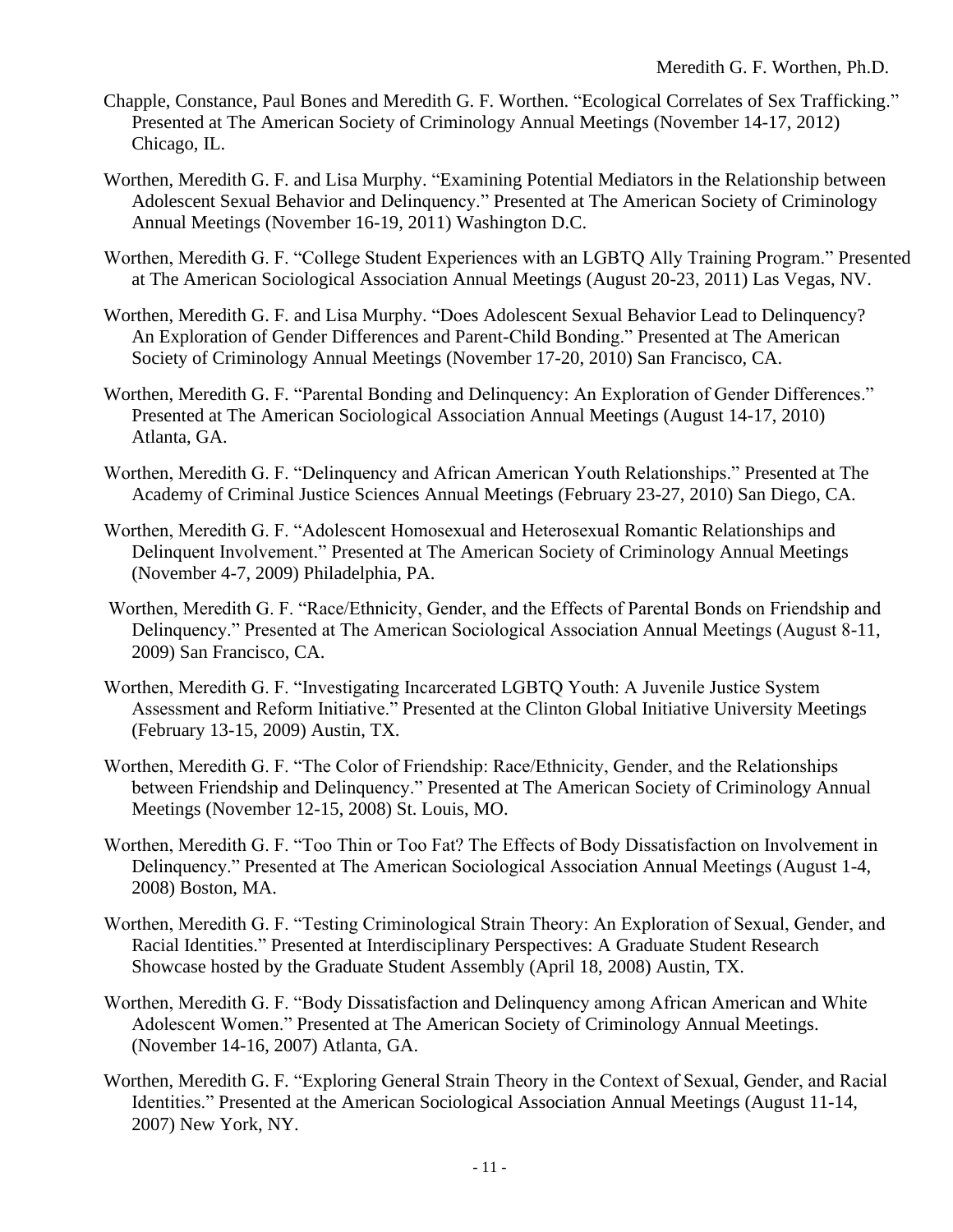- Worthen, Meredith G. F. "Childhood Sex, Unwanted Sex Acts, and Rape Myths." Presented at The American Society of Criminology Annual Meetings. (November 1-4, 2006) Los Angeles, CA.
- Worthen, Meredith G. F. 2006. "Gender Bias in the Prosecution and Conviction of Juveniles in Selected Counties in New Jersey and New York, 1992-1993." Presented at Interdisciplinary Perspectives: UT Graduate Student Research Showcase (April 4, 2006) Austin, TX.
- Musick, Marc A. and Meredith G. F. Worthen. 2004. "The Study of Religion and Health at the Turn of the Century." Presented at the Religion, Family Life, and Health in the United States Conference (April 22-23, 2004) Austin, TX. Sponsored by the Population Research Center.
- Musick, Marc A. and Meredith G. F. Worthen. 2004. "The Social Underpinnings of Trust in Physicians." Presented at the American Sociological Association Annual Meetings (August 14-16, 2004) San Francisco, CA.

### MANUSCRIPTS UNDER REVIEW

- Worthen, Meredith G. F. and Chancey B. Herbolsheimer. "The Stigmatization of Nonbinary Parents: An Empirical Test of Norm-Centered Stigma Theory." Submitted to *LGBTQ+ Family: An Interdisciplinary Journal*
- Morgan, Skyler, Christina DeJong, and Meredith G. F. Worthen. "What's Depression Got to Do with It?": Examining Sexual Orientation in the Context of General Strain Theory, Negative Emotions, and Delinquency." Submitted to *Criminal Justice and Behavior*

### MANUSCRIPTS IN PREP

- Worthen, Meredith G. F. and Cyrus Schleifer. *In prep.* "Reporting Sexual Violence Pre- and Post- #MeToo: An Intersectional Exploration of Gender, Age, and Race/Ethnicity using the National Crime Victimization Survey."
- Leverso, John and Meredith G. F. Worthen. *In prep.* "Gay Gang Slurs and Misogyny Off the Streets and on Facebook."
- Worthen, Meredith G. F. *In prep.* "Femmephobia and Victimization: A Queer Criminological Approach to Norm-Centered Stigma Theory."

## PROFESSIONAL SERVICE

### Discipline:

American Society of Criminology, Division on Queer Criminology Co-Chair, 2020-Present Leadership Committee, 2020-present Mentoring Committee and Mentor, 2020-Present Membership Petition Committee, 2020-2021 Workshop Facilitator, Work/Life Balance, August 6, 2020 American Society of Criminology, ASC Fellows Committee, 2019-2020 American Society of Criminology, Division of Women in Crime Senior Executive Counselor, *elected term* 2017-2019 Recycling/Greener Efforts Committee, 2011-2015 Newsletter Committee, 2010-2015 Leeds Beckett University Carnegie School of Education LGBTQ+ Inclusion Blog Contributor, 2020 Book Jacket Endorsement, *Yoga and Resilience*, edited by Danielle Rousseau, 2020 External Reviewer of Promotion to Associate Professor Dossier, 2021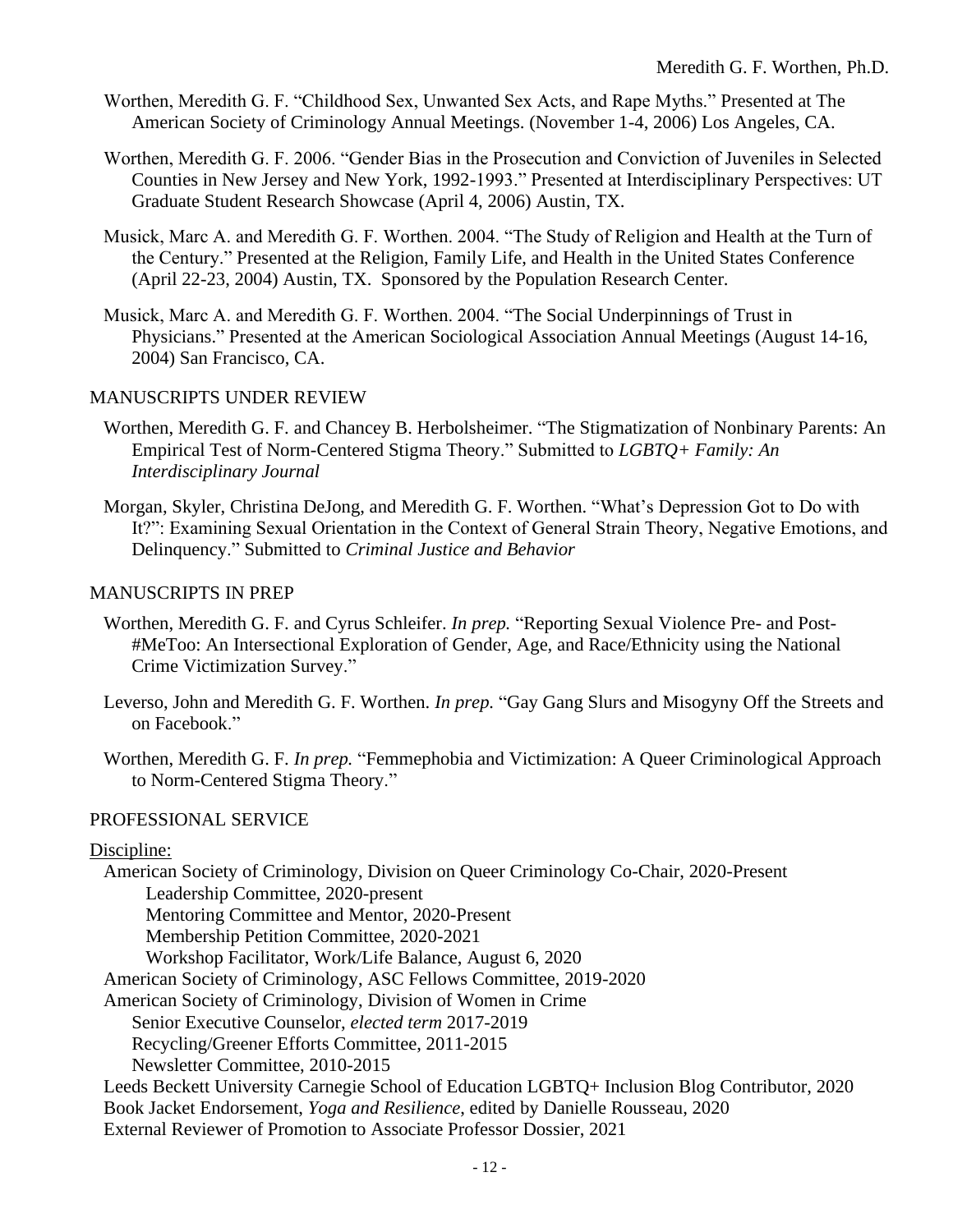External Reviewer of Promotion to Full Professor Dossier, 2020 External Reviewer of the Department of Criminology at the University of Northern Iowa, 2018 External Reviewer of Promotion to Full Professor Dossier, 2018 Federal Corrections Institution (FCI) El Reno Diversity Consultant, 2021-Present Managing Editorial Director, 2007-2009 *Intersections: Women's and Gender Studies in Review Across Disciplines* The University of Texas at Austin Graduate Student Journal University of Oklahoma: LGBTQ Ally, 2009-present Mergler and Bullard Dissertation Completion Fellowship Committee, 2019-2021 Coordinator, #MeToo Sharing Our Stories Demonstration, 2019 October Domestic Violence Awareness Month, University of Oklahoma Coordinator, *The Laramie Project Screening and Discussion*, 2011-2018 October LGBTQ History Month, University of Oklahoma Faculty Advisor, Queer Student Association (QSA; formerly GLBT-F), 2012-2018 Faculty LGBTQ Ally Advisory Board, 2011-2017 College of Arts and Sciences Faculty Marshal, Spring 2010 Convocation, Spring 2013 Commencement Student Research and Educational Travel Program Awards Committee, 2013-2014 The University of Oklahoma College of Arts and Sciences International Teaching Assistant (ITA) Training, 2011 *Gender, Race, Sexuality and Handling Potential Problems in the Classroom*  The University of Oklahoma Learning, Teaching & Writing Programs Department of Sociology, University of Oklahoma Graduate Program Committee, 2020-Present Library Liaison, 2020-present Online Course & Overloads Compensation Committee, 2020-Present Undergraduate Assessment Committee Chair, 2014-Present Chair's Committee A, *elected term* 2018-2020 Visionary Committee Member, 2019 Department Ranking Committee, 2017-2019 Stratification Comprehensive Exam Construction Committee Chair, 2019-2020 Search Committee: Chair (Criminology), 2016-2017; Member (Race), 2019 Spring Ceremony Coordinator, 2013-2017 Professor Chat Creator and Coordinator, 2014-2015 Website Committee, 2014-2015 Pro-Workshop Series Creator and Coordinator, 2014

Undergraduate Committee, 2009-2013

Center for Social Justice, University of Oklahoma

Social Justice Committee, 2011-2014

#### JOURNAL AND PROPOSAL REFEREE *(number of manuscripts/proposals by year)*

|                                 | 2009 | 2010                     | 2011   | 2012                     | 2013 | 2014                     | 2015                     | 2016                     | 2017   | 2018   | 2019   | 2020                     | 2021 | 2022 |
|---------------------------------|------|--------------------------|--------|--------------------------|------|--------------------------|--------------------------|--------------------------|--------|--------|--------|--------------------------|------|------|
| Crime & Delinquency             |      | $\overline{\phantom{0}}$ |        |                          |      |                          |                          |                          |        |        |        |                          |      |      |
| Criminal Justice Review         |      |                          |        | $\overline{\phantom{a}}$ |      | $\overline{\phantom{a}}$ | $\overline{\phantom{a}}$ |                          |        |        |        |                          |      |      |
| Culture, Health & Sexuality     |      |                          |        |                          |      | $\overline{\phantom{a}}$ | $\overline{\phantom{0}}$ | $\overline{\phantom{0}}$ |        |        | $\sim$ | $\overline{\phantom{a}}$ |      |      |
| Deviant Behavior                | -    |                          | $\sim$ |                          |      | $\sim$                   |                          | $\overline{2}$           | $\sim$ |        | $\sim$ |                          |      |      |
| *Associate Editor, 2014-present |      |                          |        |                          |      |                          |                          |                          |        |        |        |                          |      |      |
| <b>Feminist Criminology</b>     | -    |                          |        | $\overline{\phantom{a}}$ |      | $1 \qquad 2$             | $\sim$                   |                          |        | $\sim$ |        |                          |      |      |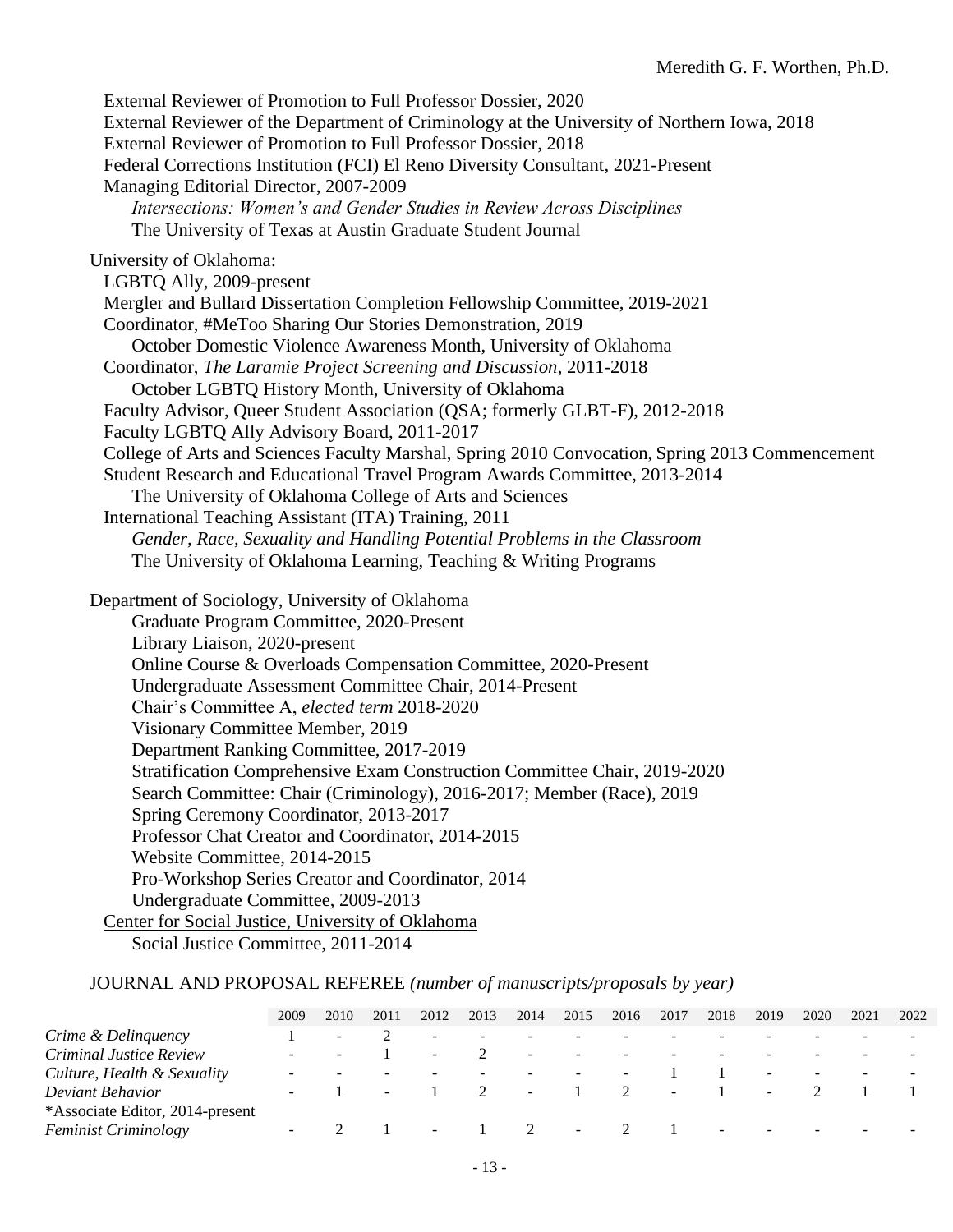| Gender & Society                   |  |  |                |   |                |   |   |                |  |
|------------------------------------|--|--|----------------|---|----------------|---|---|----------------|--|
| Int. J. Sociology & Social Policy  |  |  |                |   |                |   |   |                |  |
| Int. J. of Transgenderism          |  |  |                |   |                |   |   |                |  |
| J. of Community Psychology         |  |  |                |   |                |   |   |                |  |
| J. of Contemporary Ethnography     |  |  | $\overline{c}$ |   |                |   |   |                |  |
| J. of Gay & Lesbian Social Serv.   |  |  |                |   |                |   |   |                |  |
| J. of Homosexuality                |  |  |                | 3 | $\overline{c}$ | 3 | 3 | $\overline{2}$ |  |
| J. of Interpersonal Violence       |  |  |                |   |                | 3 |   |                |  |
| J. of Personality & Social Psych.  |  |  |                |   |                |   |   |                |  |
| J. of Primary Prevention           |  |  |                |   |                |   |   |                |  |
| J. of Youth Studies                |  |  |                |   |                |   |   |                |  |
| Justice Quarterly                  |  |  |                |   |                |   |   |                |  |
| Law & Social Inquiry               |  |  |                |   |                |   |   |                |  |
| <b>National Science Foundation</b> |  |  |                |   |                |   |   |                |  |
| <b>NYU</b> Press                   |  |  |                |   |                |   |   |                |  |
| <b>Oxford University Press</b>     |  |  |                |   |                |   |   |                |  |
| Psychology and Sexuality           |  |  |                |   |                |   |   |                |  |
| Routledge                          |  |  |                |   |                |   |   |                |  |
| Qualitative Research               |  |  |                |   |                |   |   |                |  |
| <b>Sage Publications</b>           |  |  |                |   |                |   |   |                |  |
| <b>Sex Education</b>               |  |  |                |   |                |   |   |                |  |
| Sex Roles                          |  |  |                |   |                | 2 |   |                |  |
| Sexuality Research & Social Pol.   |  |  |                |   |                |   |   |                |  |
| <b>Social Forces</b>               |  |  | 2              |   |                |   |   |                |  |
| Sociological Focus                 |  |  |                |   |                |   |   |                |  |
| Sociological Inquiry               |  |  |                |   |                |   |   |                |  |
| Sociological Insight               |  |  |                |   |                |   |   |                |  |
| Sociological Spectrum              |  |  |                |   |                |   |   |                |  |
| <b>Social Problems</b>             |  |  |                |   |                |   |   |                |  |
| Violence Against Women             |  |  |                |   |                |   |   |                |  |
| Wiley-Blackwell Press              |  |  |                |   |                |   |   |                |  |

# STUDENT MENTORING AND ADVISING

# Graduate Students, University of Oklahoma

| Baker, Abby           | <b>MA</b>             | <b>Committee Chair</b>  | 2013-2014    |  |  |
|-----------------------|-----------------------|-------------------------|--------------|--|--|
| Bones, Paul           | MA & PhD              | <b>Committee Member</b> | 2010-2015    |  |  |
| Brune, Adrienne       | PhD                   | <b>Committee Member</b> | 2011-2014    |  |  |
| Bush, Kenneth         | MS (Health Promotion) | <b>Committee Member</b> | 2020-2022    |  |  |
| Callen, Kyle          | <b>Grasmick Award</b> | <b>Faculty Sponsor</b>  | 2021         |  |  |
|                       | PhD                   | <b>Committee Chair</b>  | 2022-Present |  |  |
| Fehlbaum, Amanda      | PhD                   | Committee Chair         | 2010-2014    |  |  |
|                       | <b>Grasmick Award</b> | <b>Faculty Sponsor</b>  | 2013         |  |  |
| Jenson, Tiffany       | PhD                   | <b>Committee Member</b> | 2010-2011    |  |  |
| Jones, Melissa        | PhD                   | <b>Committee Member</b> | 2017-2018    |  |  |
| Mallick, Rafia        | <b>MA</b>             | <b>Committee Member</b> | 2020-2021    |  |  |
| Laljer, Jessie        | Grasmick Award        | <b>Faculty Sponsor</b>  | 2020         |  |  |
|                       | PhD                   | <b>Committee Chair</b>  | 2021-Present |  |  |
| Ortiz, Juanita        | PhD                   | <b>Committee Member</b> | 2010         |  |  |
| Paradis, Paige        | <b>MA</b>             | <b>Committee Member</b> | 2010-2011    |  |  |
| Rodgers, Forrest      | PhD                   | <b>Committee Member</b> | 2011-2012    |  |  |
|                       | <b>Grasmick Award</b> | <b>Faculty Sponsor</b>  | 2010         |  |  |
| Stearns, Ami (Reeves) | MA & PhD              | <b>Committee Member</b> | 2009-2014    |  |  |
| Tessmer, Abby         | MA                    | <b>Committee Chair</b>  | 2022-Present |  |  |
|                       |                       |                         |              |  |  |